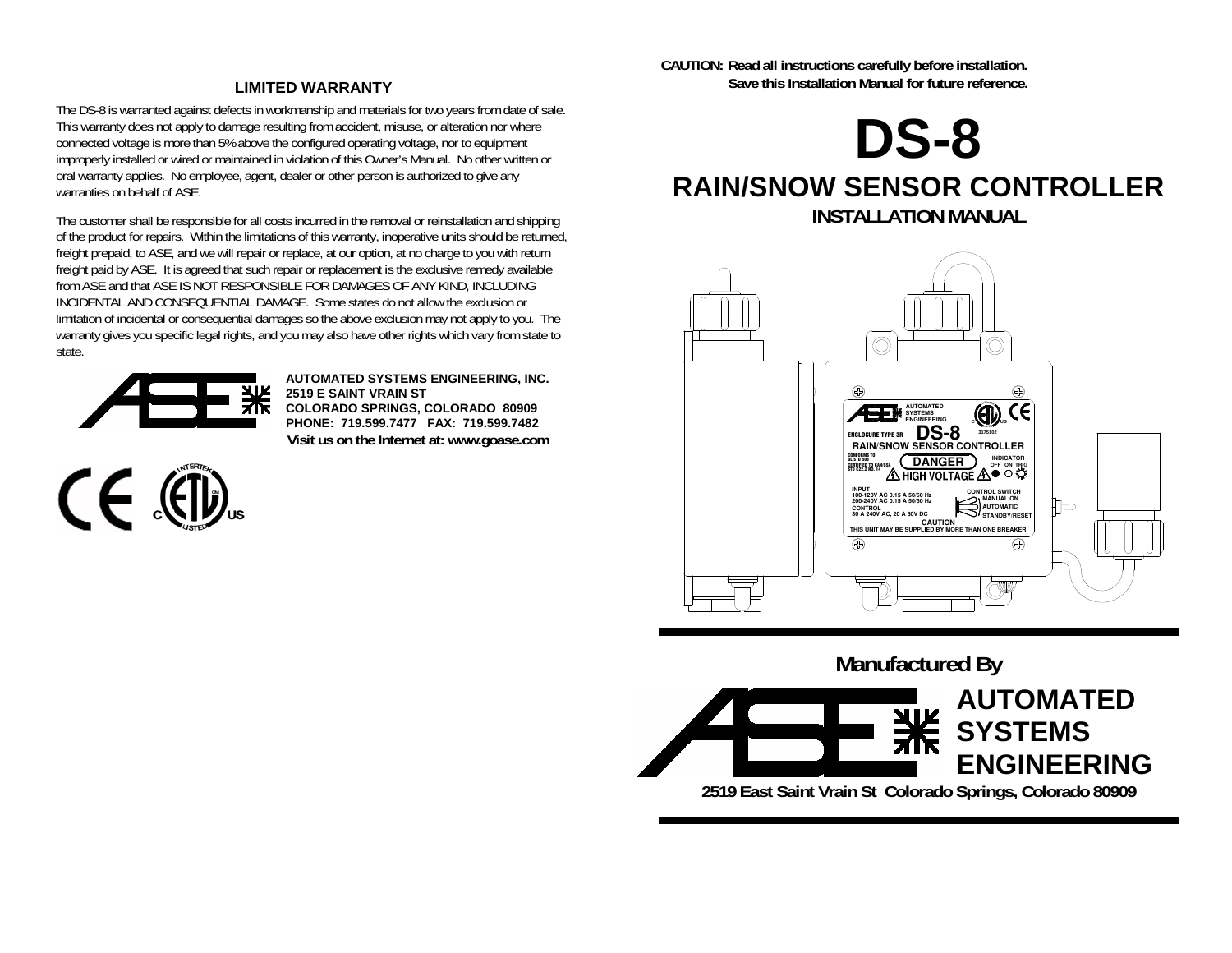1. **THIS UNIT SHOULD BE INSTALLED, OPENED, AND REPAIRED BY QUALIFIED PERSONNEL ONLY!** 

 **CETTE UNITÉ DEVRAIT ÊTRE INSTALLÉE, OUVERTE, ET RÉPARÉE PAR LE PERSONNEL QUALIFIÉ SEULEMENT!** 

2. To avoid shock hazard do not open the front cover with power connected to the DS-2B or any controlled equipment.

 Pour éviter la décharge électrique déconnectez toute la puissance avant d'ouvrir la couverture du DS-2B.

3. To avoid fire hazard replace fuse F1 with a 1/2 Amp 250 VAC 2AG fast acting fuse ONLY.

 Pour éviter le risque d'incendie remplacez le fusible F1 par un fusible de 1/2 l'ampère 250 VCA 2AG SEULEMENT.



# **Setting the Adjustments**

The DS-8 is specifically designed for snow and freezing rain detection only. This section explains the functions of the adjustments. Trigger temperature is adjustable from 34°F (1.1°C) - 44°F (6.6°C) using the temperature adjust (TEMP) control. When ambient air temperature is below this trigger point precipitation is assumed to be snow or freezing rain. When above the trigger temperature, precipitation is assumed to be rain and the sensor will **not** trigger.



$$
\begin{array}{c|c}\n 30 \text{ Min} & 45 \text{ Min} \\
\hline\n 60 \text{ Min} & 60 \text{ Min} \\
\hline\n 75 \text{ Min} & 90 \text{ Min}\n \end{array}
$$

"Delay Off" refers to the drying cycle timer of the DS-8. The timer allows the DS-8 to dry the heated surface through evaporation once precipitation has stopped. The drying cycle reduces the chance of moisture left behind refreezing into ice. This timer is restarted by each precipitation detection. Therefore, the DS-8 will continue to operate as long as precipitation is detected, then for the Delay Off period once

precipitation has stopped. The Delay Off time can be adjusted from 30-90 minutes using the delay adjust (DEL) control. Note the "Manual On" function at the low end of the Delay Adjust control. The relay will close when this area is entered and open when exited.

# **Detecting Both Rain & Snow General Safety Instructions**

The DS-8 is designed primarily for snow detection but it is possible to trigger the unit on detection of any precipitation. Unplugging the temperature probe from the probe jack will simulate continuous freezing temperature detection. Any precipitation, rain or snow, which lands on the moisture sensor will trigger the unit, no matter what the ambient temperature may be. Note, however, that the unit cannot be configured for detection of rain only. Consider the DS-2B or DS-824 for this application.

#### **Moisture Grid Maintenance & Replacement**

It is recommended that the DS-8 be powered down and the grid wiped clean with clear water at least once every 4 months. Heavy deposits may be removed using a non-metallic scouring pad (Scotch-Brite™ or equivalent.) However, after a number of years, the corrosive elements left behind when water is evaporated out of the moisture grid will eventually damage the grid rings. The moisture grid can be easily replaced by ordering and installing a new MG-3 "Moisture Grid Assembly". Reference the **"Moisture Sensor Mounting & Termination"** section for information on replacing the moisture grid.

### **Preseason Testing**

It is always a good idea to test the operation of the DS-8 prior to the winter season. Procure some clean water and, if the outdoor temperature is above the trigger point, a can of spray component cooler (Radio Shack Part #64-4321 or equivalent.) Clean the moisture grid following the procedure outlined above and allow it to dry. Apply power to the DS-8 and confirm that the lamp shows a steady indication. Drip some of the water onto the moisture grid, and then spray the temperature sensor protruding from the base of the DS-8 enclosure with the component cooler. Once the temperature sensor has reached the trigger point with water still present on the grid the DS-8 will activate. The user should hear the internal control relay close and the indicator will begin flashing. Proper operation has now been confirmed. To clear the Delay-Off timer place the override switch into "Standby/Reset", and then back to "Automatic."

> *Need Indoor Monitoring & Control?*  **Take a Look at the ASE CDP-2**



Simple Installation & Operation at a Competitive Price *Visit www.goase.com for more information*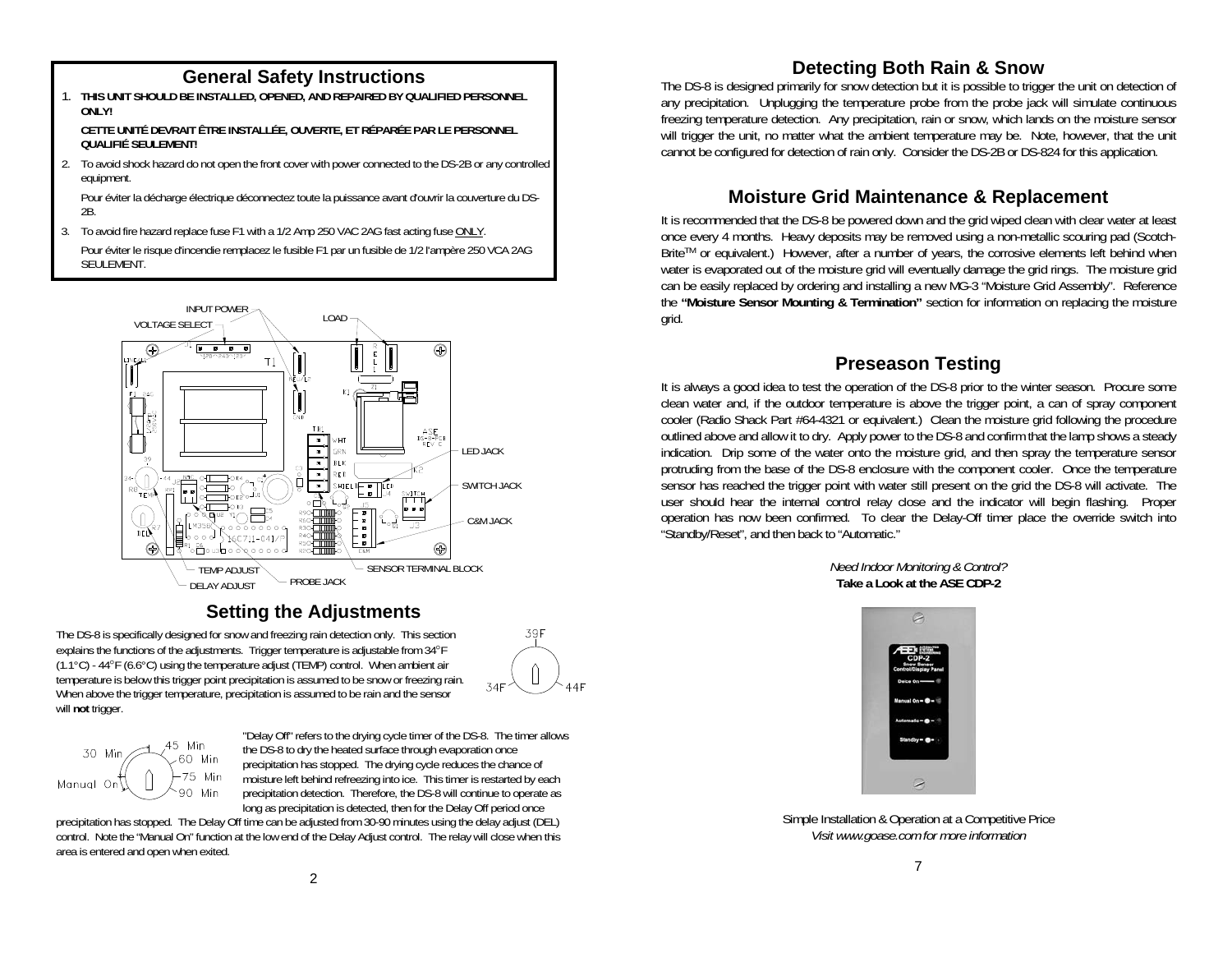#### **Manual Override Switch Operation**

An override switch mounted on the side is provided for testing and special operational requirements. Placing the switch in the "Automatic" position will allow the sensor to operate normally, activating the controlled equipment as needed. Placing the switch in "Manual On" will close the load relay, activating the controlled equipment. The "Standby/Reset" position prohibits triggering of the unit, clears any active delay timer, and opens the load relay. In order to reduce excessive runtime for the heater **the "Manual On" mode will remain in effect for a maximum of 40 hours, then return to "Automatic" mode even if the switch is still in the "Manual On" position.** You may put the DS-8 back into "Manual On" mode by switching to "Automatic", then back to "Manual On". This will restart the 40 hour timer.

**If the override switch is placed in "Manual On" for less than 2 seconds, then switched back to "Automatic" the controller will execute one delay off cycle**. This can be used to clear a frost or hail buildup without the danger of leaving the system in a continuous "Manual On" condition. "Standby/Reset" can still be used to clear this delay off cycle.

#### **External Control/Monitor Operation**

| An external control/monitor jack is provided on the DS-8. Order the optional CS-1 control/monitor |  |  |  |  |
|---------------------------------------------------------------------------------------------------|--|--|--|--|
|---------------------------------------------------------------------------------------------------|--|--|--|--|

| Pin | Color        | Function      |
|-----|--------------|---------------|
|     | Green        | Standby/Reset |
| 2   | <b>Black</b> | Manual On     |
| 3   | Orange       | Deice On Mon  |
|     | Red          | Deice On Mon  |
| 5   | <b>White</b> | Return        |

cable to access this feature. The external controls operate in the same manner as the manual override switch. Connecting Black to White will activate the "Manual On" function. Connecting Green to White will activate the "Standby/Reset" function. The Red/Orange leads are connected to an internal low power monitor relay. This relay, rated at 24 VAC/VDC at 400 ma, will close with the load relay and can be used to

externally monitor activation of the sensor. The DS-8 can be directly connected to the ASE **CDP-2** or **DP-7B** indoor control/status display panels.

#### **Power & Activation Indicator**

A yellow lamp is mounted on the base of the DS-8 to indicate operational status. If this lamp is **OFF** the DS-8 is not receiving power. If this lamp is steady **ON** the DS-8 is powered but not triggered. If this lamp is **FLASHING** the DS-8 is both powered on and has activated the deicing system. Note that, even though snow may have stopped, the DS-8 indicator may be flashing indicating the system is on. The indicator will continue to flash during the Delay-Off drying cycle.

### **"Tweaking" the Adjustments**

The DS-8 is shipped with the TEMP and DEL adjustments in the center position, representing 39°F (3.9°C) and 30 minutes of Delay-Off time respectively. Depending on local conditions the user may find that fine adjustment of the controls may provide more satisfactory operation. If the sensor does not trigger during very wet snows the trigger temperature may need to be adjusted higher. Conversely, if the user notices false triggers during cold rains that do not freeze, the trigger temperature may need to be lowered. The Delay-Off time can also be adjusted to provide clean meltoff without excessive running time. Fine adjustment can both save operating expense and provide more reliable operation. However, to keep reliability high, always make adjustments in small increments.

6

# **Voltage Selection, Power & Load Connection**

The DS-8 requires a 100-120VAC or 200-240VAC power source. Install the voltage select jumpers as shown. Power consumption for the DS-8 is 15 Watts, 50-60 Hz. The controlled load is switched by the load relay through the "Load Connection" points. The load relay is rated for 30 Amps\240 VAC. Suggested wiring diagrams are included in this manual



but always consult local electrical codes for the wire color and size for both power and load connections. The DS-8 can be mounted by screwing the conduit hub onto an appropriate size conduit or by using the mounting holes in each corner of the enclosure. **DO NOT DRILL HOLES THROUGH THE ENCLOSURE FOR MOUNTING!** This can allow water into the enclosure causing a potential shock or fire hazard.

#### **Moisture Sensor Mounting & Termination**



**The DS-8 enclosure and moisture sensor must be mounted outdoors.** The remote DS-8 moisture sensor may be mounted in a number of ways depending on the application. The unit operates at a safe 24 VAC and can withstand immersion in water. For roof and gutter deicing applications the sensor head may be mounted in the gutter against the fascia board with a 1" "C"-style conduit clamp. Allow part of the sensor grid to be exposed to snowfall. This allows the sensor to initially trigger when snow starts falling and remain triggered as long as the roof/gutter heater continues to drip melted snow buildup from the roof edge when temperatures are below freezing. Detection

can also be achieved by

installing the sensor head inside and near the top of the downspout using a 1" conduit hanger and mounting plate. As water is melted in the gutter it will run down the downspout, hitting and retriggering the sensor.

Ten feet of cable is pre-terminated to the sensor head. This cable may be shortened on the controller end as required. **Do not add additional cable to the interface.** Erratic operation may result. Strip the outer insulation and shield from the cable and terminate each conductor following the color code printed on the circuit board. The bare drain wire should be installed into the terminal marked "Shield". Two cable ties are also

included. Wrap these ties securely around the cable in the enclosure to provide additional strain relief between the flexible enclosure gland and the free end of the cable.